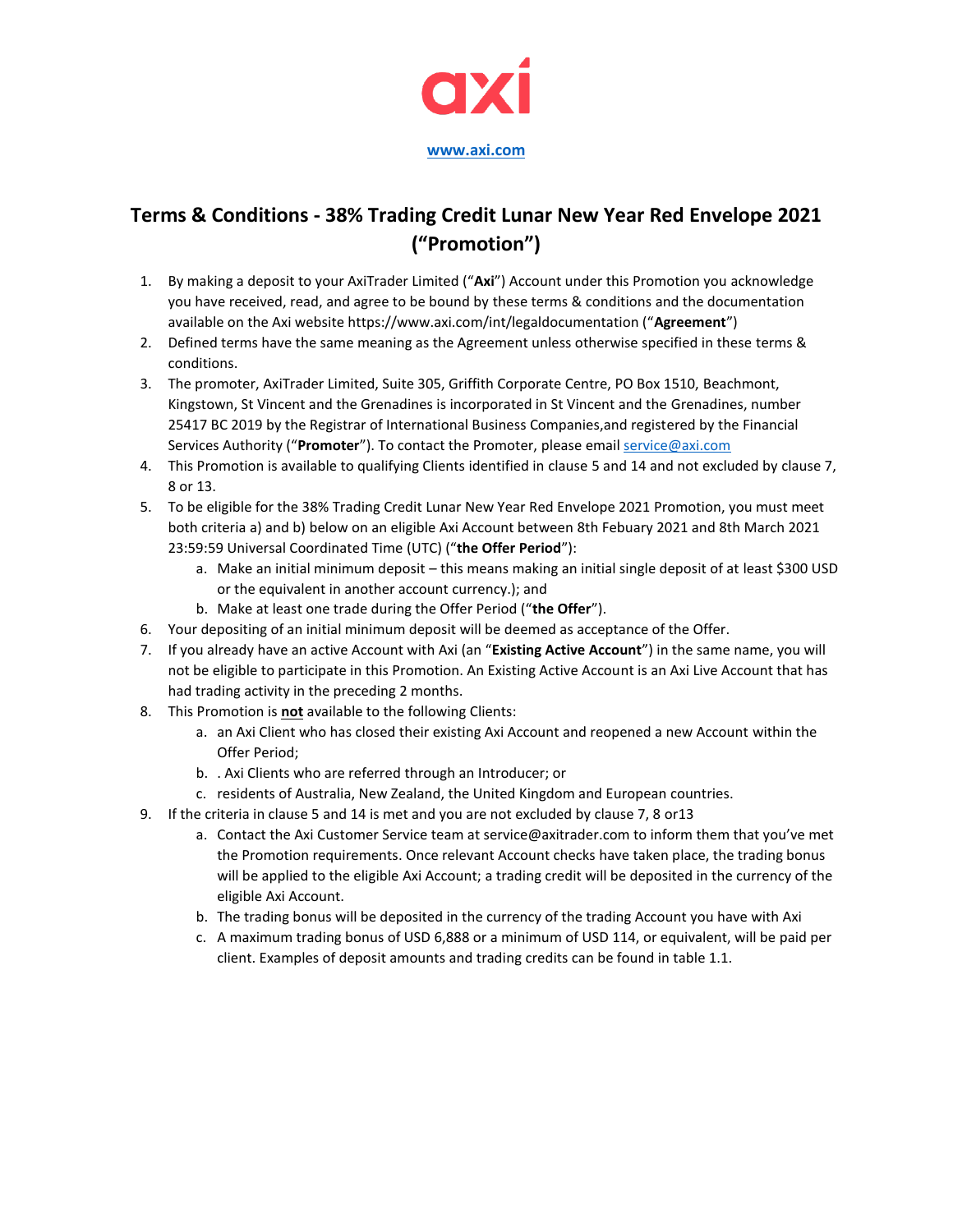

| initial<br>Account with an<br>Fund<br>vour | Fund your Account with an initial minimum deposit |
|--------------------------------------------|---------------------------------------------------|
| minimum deposit of                         | of  and you'll get this trading credit            |
| USD 18,126.32                              | <b>USD 6888</b>                                   |
| USD 10,000                                 | <b>USD 3800</b>                                   |
| USD 5,000                                  | <b>USD 1900</b>                                   |
| USD 2,000                                  | <b>USD 760</b>                                    |
| USD 1,000                                  | <b>USD 380</b>                                    |

Table 1.1 – Deposit amounts and trading credit examples:

- 10. The trading credit is for trading purposes only and cannot be withdrawn, transferred to another person, another person's trading Account, redeemed for cash or exchanged for other goods and services.
- 11. You agree, understand and acknowledge that accepting the Offer and participating in this Promotion is not an intentional inducement to acquire, dispose of or continue to hold any of Axi's products.
- 12. You agree, understand and acknowledge that accepting the Offer and participating in this Promotion is not a recommendation or advice in relation to the suitability of Axi's products for your particular financial circumstances, situation or needs. Before accepting the Offer and participating in the Promotion, you should make your own assessment about the suitability of trading in Axi's products and consider the applicable client disclosure documents available on the Axi website - <https://www.axi.com/int>
- 13. The Offer and Promotion is not applicable to Axi staff or their relatives, spouses or partners.
- 14. Offer is only available to residents of Thailand, Malaysia, China, Philippines and Vietnam.
- 15. This Offer and Promotion is limited to one Account per person, even if they hold multiple Accounts.
- 16. Axi reserves the right to amend or cancel this Offer and Promotion without notice at any time in the future and withdraw the Trading Credit.
- 17. If your Axi Account Equity balance falls below the credit balance the trading credit will be removed and your open trades will be closed.
- 18. The trading credit will expire 3 calendar months after the closing date of the Offer Period at 11:59:59 PM UTC ("**Trading Credit Expiry**") and will be removed from your Account.
- 19. If a Client withdraws funds during the Offer Period or prior to the Trading Credit Expiry time the trading credit will be removed. **Note also that the removal of the trading credit could result in the closure of some or all of your trades if you do not maintain sufficient funds.**
- 20. If Axi suspects that you have abused or attempted to abuse this Offer or Promotion, or otherwise acted with a lack of good faith towards us, we reserve the right in our sole discretion to deny, withhold or withdraw the trading credit and if necessary, to cancel any terms and conditions with respect to this Promotion and your Account, either temporarily or permanently, or terminate your access to the service and/or block your Account.
- 21. If Axi subsequently discovers that the individual, is in fact, not eligible to participate in the Promotion, Axi may at its discretion reverse the trading credit. No individual shall be entitled to any payment or compensation from Axi, should any trading credit be forfeited or reclaimed.
- 22. Axi shall not be liable to any Account holder or any other persons for any loss or damage arising in connection with the Offer or Promotion, including without limitation, any error in computing or any breakdown or malfunction in any computer system or equipment.
- 23. Minimum initial deposit and maximum trading credit threshold values are specified in terms of USD, but will be applied to Accounts in their relevant currencies using the equivalent conversion value of that